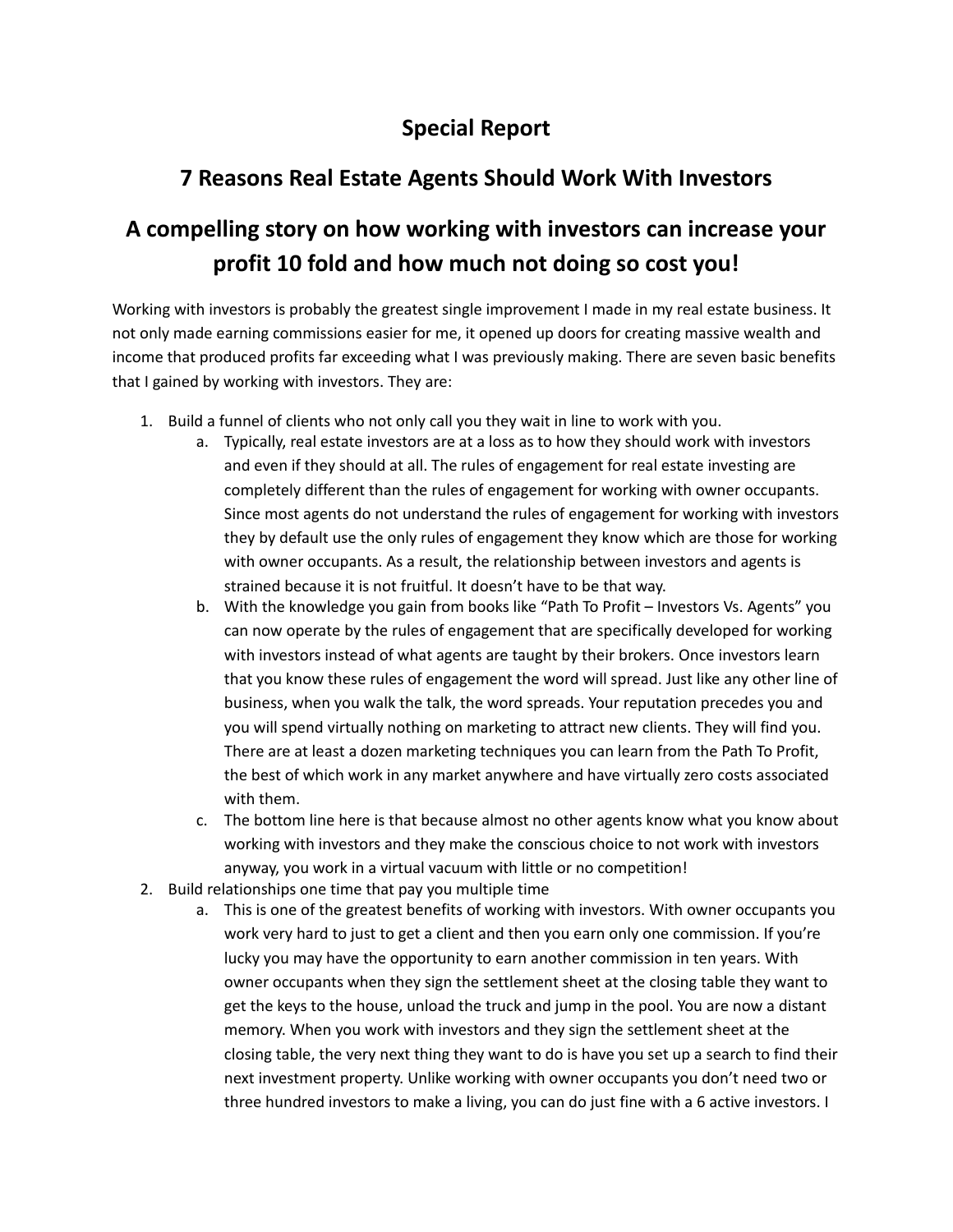had an average of thirty at one time and a total of more than 170! The bottom line is that investors typically by anywhere from one to several dozen properties a year. The average for my investors is about six. During the height of the recession, I was doing over 100 deals a year with no assistants and no admin help. And that was part time! That's because I understood and followed the investor rules of engagement.

3. Use rules of engagement that not only result in more profit for your investors, they result in more profit for you.

> By following the correct rules of engagement for working with investors you control your own schedule and your investors work with you on your schedule and on your terms. You give them a choice of days and times that you decide. As a result you are in control and they still have a choice. You also work in such a way that unlike working with owner occupants, the investors do much of the leg work. You are more of a guide. You don't get involved until they have already proven that a particular property is worth the use of everyone's time, including yours. This process is the difference between the shotgun approach to investing and the high percentage shot. It works like a charm. Your clients are more successful and so are you!

4. Develop an owner occupant business without the time, effort, energy and expense of traditional agents.

> Every agent wants the million dollar listings. Most of them work their entire lives and maybe get one if they're lucky. They spend an extraordinary amount of time, energy and money competing with every other agent in town for the few good listings that are out there. You, on the other hand, wisely choose to work with investors with little or no competition. Furthermore, investors also need to buy and sell their own homes and so do some of their tenants. They, of course, call you when that time comes. Therefore, you didn't have to spend time, energy or money getting these owner occupant deals. Rather, they came to you. You also don't have to compete with other agents for this business. Statistically, the same percentage of investors live in million dollar homes as the population at large.

- 5. Quickly develop an additional six figure system that provides wealth and income in any economy anywhere. The world of possibilities is almost limitless here! It all starts with you using your license to serve your fellow investors. For example:
	- a. Use your license to work with Flippers. You earn a commission when they buy the property. You earn a commission when they sell the property. And you may even earn a commission if you find the buyer for their property. This essentially could give you three commissions from one client and one property! Let's say they bought the house for \$100,000. Then after they remodeled they sold it for \$200,000. Assuming 3% commission per side (listing side and selling side), you would earn \$3,000.00 (\$100,000.00 X 3%) on the first transaction as the selling agent, \$6,000.00 on the second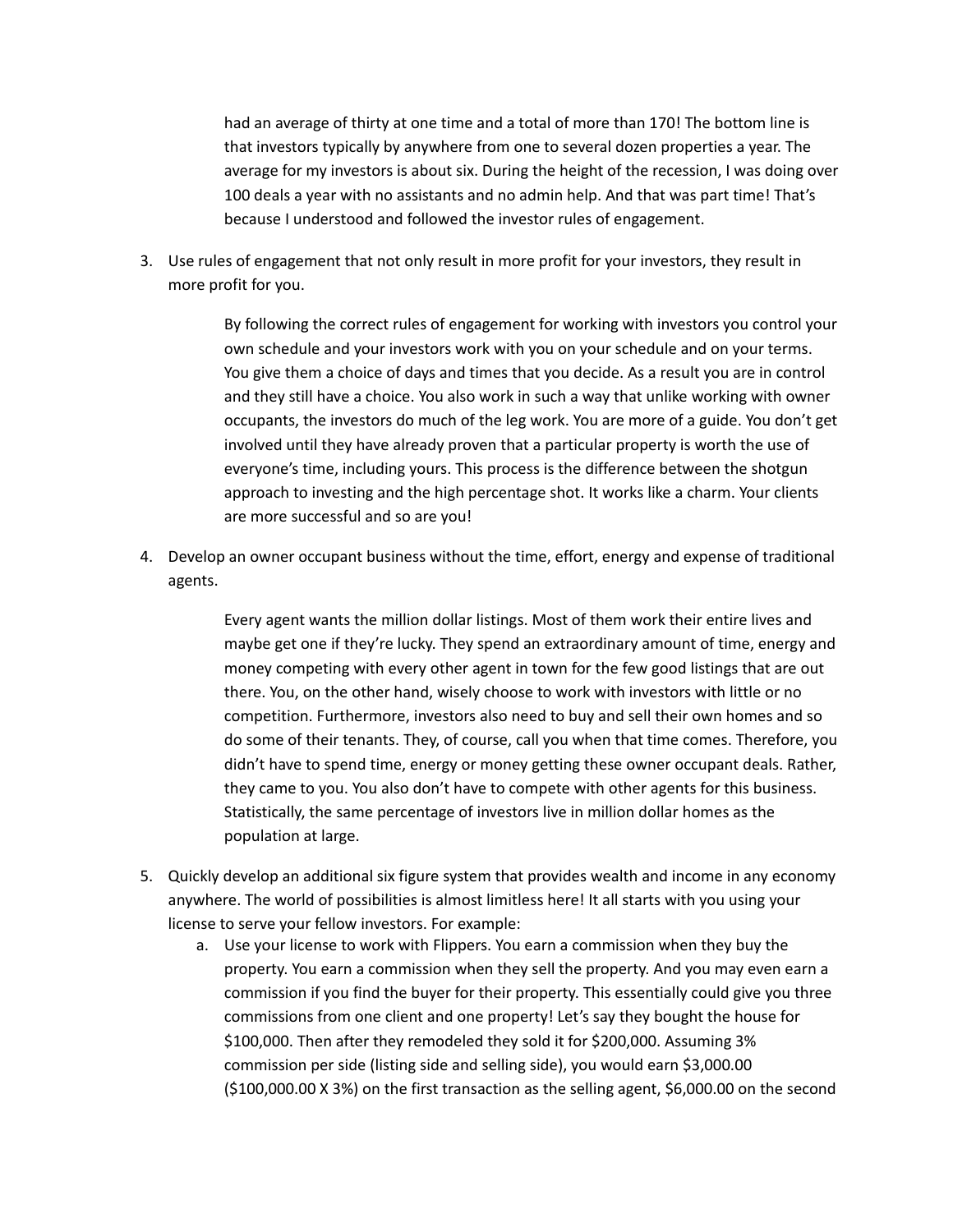transaction as the listing agent (\$200,000.00 X 3%) and possibly \$6,000.00 again on the second transaction if you are also the selling agent who brought the buyer. That's a possible \$15,000.00 in your pocket from one investor and one property. This is a very average deal. Can you use an extra \$15,000.00 right now?

- b. Use your license to work with rental investors. Rental investors, like me, typically grow from buying small rentals to buying larger and larger buildings costing more and more money and therefore earning you larger and larger commissions! And there's more.
- c. When you work with rental investors, at some point they will require property management. And you're just the person to provide it! Assume they had ten units with an average rent of \$1,000.00 and you charged 10%. You could earn \$1,000.00 residual income per month for coordinating rent collection and maintenance calls – maybe 5-10 hours per month. You could also earn a leasing fee equal to one month's rent every time you fill a vacancy. Assume that is one per month (turnover rates are actually higher). Now you're up to \$2,000.00 per month. That's only 10 units. Imagine if you had 100 units. Get the picture?
- d. Working with wholesalers can also produce substantial income. There are some basic rules to follow if you are an agent who wholesales or who serves investors who do. I dive into that in little more detail in my book "Path to Profit, Investors Vs. Agents". For now suffice it to say that you can profit handsomely by doing this the right way where everybody wins.
- e. You get far more referrals from investors to other investors and owner/occupants than you ever will form owner occupants alone. Think about it. When an owner occupant signs the settlement sheet, they only want to get the key to their new house, unload the truck and jump in the pool. You are now in their past. Now imagine your investor after closing. Later that day that investor will be hanging around with his neighbors, coworkers and/or family members and proudly showcasing his latest exploit. They invariably will ask him how he is doing all of this and he will invariably say "Oh, I have this awesome Investor-Agent who knows how to help me get the best deals". Can you see now why I always got so many referrals from my investors – without me even asking?
- f. As a result of working with investors you will by default get their owner occupant business and that of their tenants who are looking to buy their own homes. If you don't want to be a traditional agent (and I didn't either), you can refer these deals to traditional agents and earn a 25% referral fee for doing so!
- g. Before long you will find yourself needing to build a team around yourself in order to keep growing and profiting. This will be expanded upon in the next two sections.

If all you did is what I just described in #5 above you would be able to live life in the lap of luxury. But it doesn't end there. That is only the beginning. This is where things really get interesting.

6. Quickly build and grow your own brokerage business to a 7 figure income stream.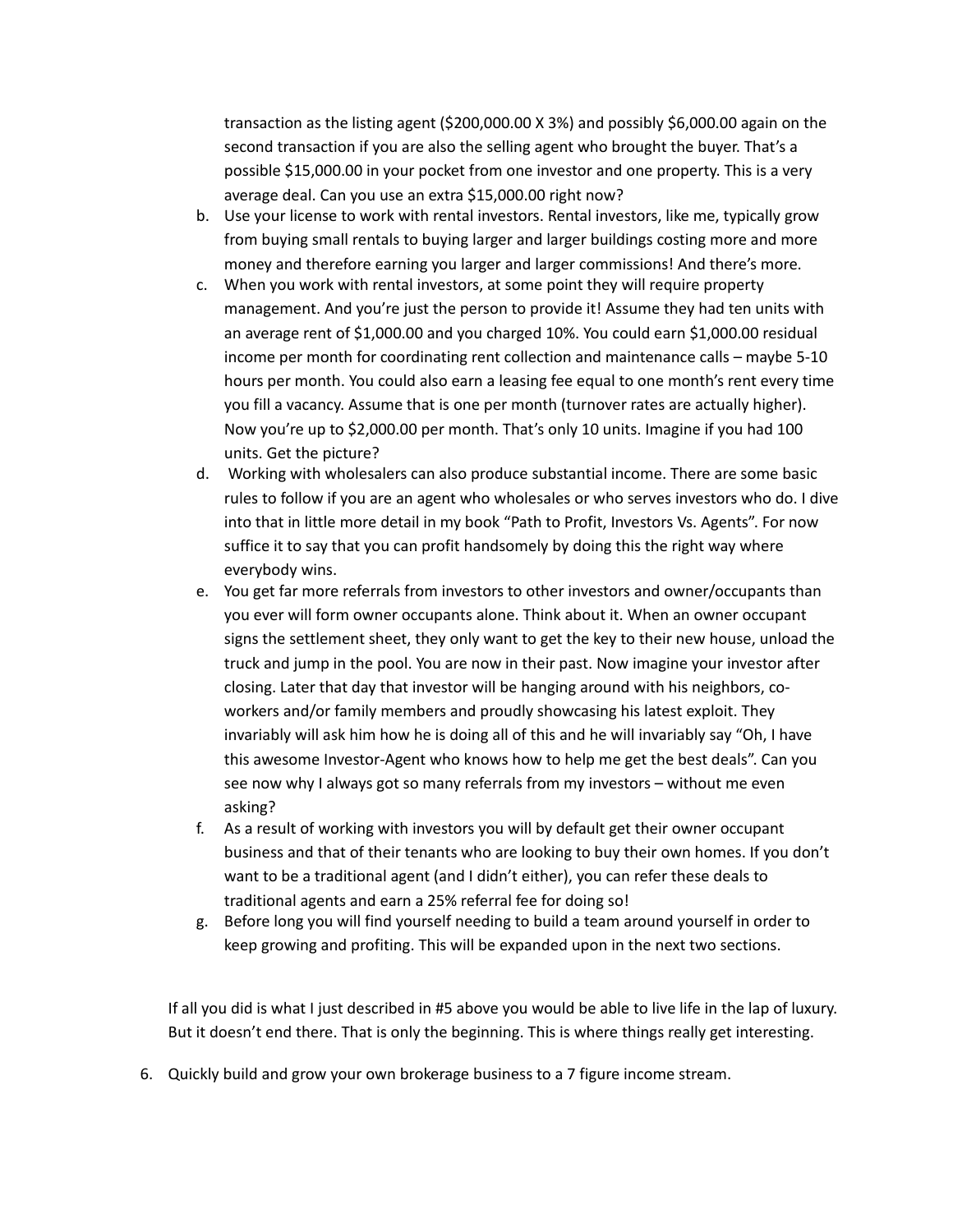Assuming you have made the wise decision to implement what I did and is described above you may now be ready to go from linear growth to exponential growth. It may now be time to create your own brokerage business. The details of this endeavor are well beyond the scope of this book. However, just imagine if you had 5, 10, or how about 50 agents doing what I described above and you as the owner of this new brokerage company got a piece of every pie that came through your agents respective doors. I grew my brokerage company from 8 agents at launch to 50 agents in less than three years. This all occurred during the great recession when all other brokerage companies were shrinking. My brokerage company, Win Realty Advisors, was the fastest growing brokerage company in Western Pennsylvania during this time. I focused on investors while all others who were focusing on owner occupants were going out of business. I actually grew a pretty profitable owner occupant business as a result.

7. Follow the clear path to creating a Property Management business.

What will soon follow is the next logical step in your growing empire. Start your own property management business. Your investors will want it. You can provide it. Start small and develop the skills and systems necessary to create and grow this rock solid profit producer. I started with my own units. When I had systems and people in place I added about 40 of my clients units. When I mastered the business of managing other people's properties at the level I started to take referrals. In less than three years I grew to almost 700 units. I spent almost no money on advertising. It was virtually all done by word of mouth. This is a very stable business because your income comes off of the top of your clients income. You can earn income from charging the vendors who you hire to serve your clients a fee. You get to keep late fees. You get to keep application fees. I haven't even described what happens when you start marketing. Suffice it to say that you can grow quite rapidly when you grow properly.

8. In conclusion, it's not an "OR" world, it's an "AND" world. Investors should get their real estate license and serve other investors, thereby, opening up a very relevant and easy to implement line of business that compliments and leverages their already existing investing activities. I was able to leverage my license as an income producing asset just like a rental property and run it like a business because I saw opportunity and I seized it. I walked the talk. I produced results because I am an investor and I leverage not just my investing activities but my knowledge and experience to serve other investors and I have been amply rewarded for this and so can you.

## About the Author:

Gary Wilson is widely considered the leading authority on teaching Real Estate Investors and Agents alike how to leverage what they're already doing and create massive new wealth and income.

Gary has been investing in Real Estate for nearly 30 years building a rental portfolio worth millions of dollars, flipping other properties and even wholesaling. He has been a licensed Real Estate agent for more than a dozen years and Broker for more than half of that time, creating the fastest growing Real Estate brokerage company in Pennsylvania during the Great Recession, while others were shrinking by 50%. Gary also went onto create an Appraisal business, a Title Closing business and a Property